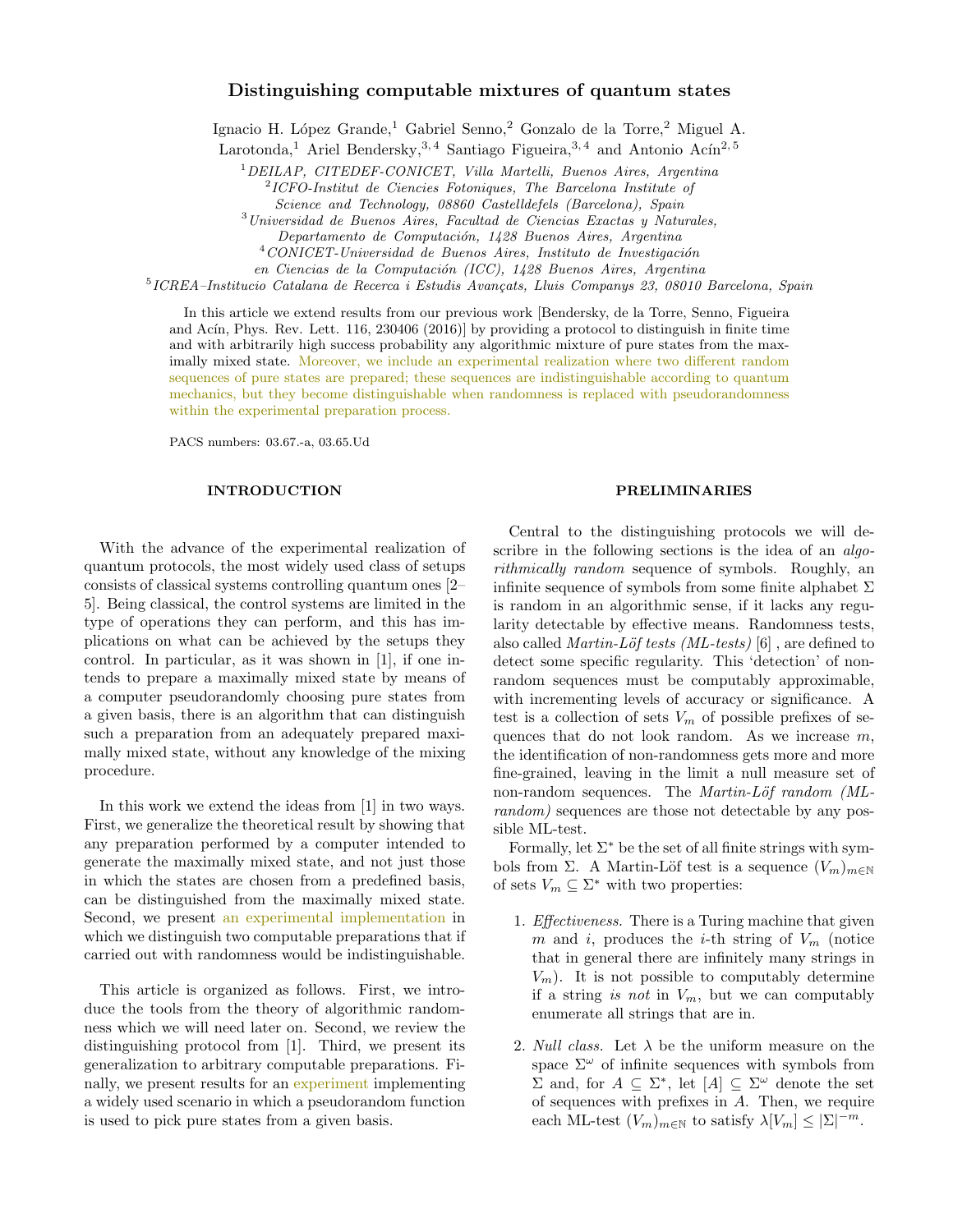We say that a sequence  $Y \in \Sigma^{\omega}$  is ML-random if no ML-test  $(V_m)_{m\in\mathbb{N}}$  can capture Y in all its levels of accuracy, that is if for no test  $(V_m)_{m \in \mathbb{N}}$  we have  $Y \in \bigcap_m [V_m]$ . Informally, if  $Y \in [V_m]$  then we reject the hypothesis that Y is random with significance level  $|\Sigma|^{-m}$ .

One of the most important features of the theory of Martin-Löf randomness is the existence of a universal ML-test, i.e. a test  $(U_m)_{m \in \mathbb{N}}$  such that a sequence  $Y \in$  $\Sigma^{\omega}$  is ML-random iff  $Y \notin \bigcap_m [U_m]$ . Since  $\lambda \bigcap_m [U_m] = 0$ , this implies that the set of ML-random sequences has measure 1. In other words, the sequence of independent throws of a  $\Sigma$ -faced dice is ML-random with probability 1.

Let  $Y \restriction n$  denote the prefix of length n of the sequence Y. Observe that, although  $U_m = \{s_1, s_2, \dots\}$ will, in general, be infinite, if  $Y \in [U_m]$  then for large enough  $n$  we have that all the infinite sequences extending Y  $\mid n$  belong to  $[\{s_1, \ldots, s_n\}]$ . This last expression can be seen as the *n*-th approximation of  $[\{s_1, s_2, \dots\}].$ Hence if  $Y \in \bigcap_m [U_m]$ , then for every m there is n such that any extension of  $Y \restriction n$  is included in the *n*-th approximation of  $[U_m]$ .

Intuitively, we expect a random sequence  $Y \in \Sigma^{\omega}$  to satisfy the law of large numbers,

$$
\lim_{n} \frac{|\{i < n \mid Y(i) = b\}|}{n} = \frac{1}{|\Sigma|} \text{ for all } b \in \Sigma. \tag{1}
$$

Furthermore, it is natural to ask of random sequences that there be no algorithmic way of selecting some subsequence of it not satisfying (1) (say, for instance, a subsequence of all 0s in the binary case). This property, known as Church stochasticity [7], is satisfied by MLrandom sequences (see, e.g. [8, Section 2.5.]) and we will use this fact in what follows.

### DISTINGUISHING PSEUDOMIXTURES OF QUANTUM STATES

In [1] we considered a scenario with two players, Alice and Bob, in which, first, Alice fixes a qubit basis, either the  $\sigma_z$  basis or the  $\sigma_x$  basis, and then, upon Bob's successive requests, pseudorandomly picks an eigenstate from the chosen basis and sends it to him. We gave a protocol for Bob to distinguish the (initially unknown to him) preparation basis in finite time and with arbitrarily high success probability. This implies that it is incorrect to characterize Bob's lack of knowledge about the preparation basis with the maximally mixed state as one would do if Alice were using randomness.

The protocol followed by Bob has two steps. First, he alternatively measures the qubits being sent by Alice in the  $\sigma_x$  and  $\sigma_z$  basis. This generates two binary sequences:  $X$  and  $Z$  (see Fig. 1 for a schematic description). When he measures in the preparation basis, the corresponding sequence will be a subsequence (either the

odd or the even positions) of the pseudorandom sequence being used by Alice; when he measures in the other basis, the resulting bits are, according to quantum mechanics, independent flips of a fair coin and, therefore, they give rise to a ML-random sequence with probability 1. In the second step of the protocol, Bob uses a universal ML-test  $(U_m)_{m\in\mathbb{N}}$  to distinguish between these two kind of sequences and hence find out the preparation basis. Namely, given a desired probability of error  $\epsilon$ , he computes  $m := \min_k[2^{-k} \leq \epsilon]$  and starts enumerating all the strings in  $U_m = \{s_1, s_2, \dots\}$  until he finds some *n* such that for  $Y = Z$  or  $Y = X$  it happens that

$$
[Y \restriction n] \subseteq \bigcup_{i \leq n} [s_i],
$$

after which he claims that the box producing  $Y$  is the one with the computer. Since either  $X$  or  $Z$  is computable, and hence not ML-random, the last condition has to be satisfied for sufficiently large  $n$ . His claim is wrong when the ML-random sequence was captured by  $[U_m]$  before the computable one was (of course, for some  $m' > m$  the ML-random sequence would be out of  $[U_{m'}]$ . Hence, the probability of making this error is at most the probability for the coin flipping sequence to be inside  $[U_m]$ , and this is at most  $2^{-m} \leq \epsilon$ .



FIG. 1. Schematic description of the protocol given in [1] allowing a player Bob to tell if he is being given pseudrandom eigenstates of the  $\sigma_x$  basis or of the  $\sigma_z$  basis.

### GENERALIZED DISTINGUISHING PROTOCOL

In this Section we extend the results from [1]. We will consider a scenario in which there are two boxes providing qudits to an observer named Bob. One of the boxes prepares single qudit maximally mixed states (for instance, by preparing the maximally entangled bipartite state  $\frac{1}{4}$  $\frac{1}{\overline{d}}\sum_i |ii\rangle$  and keeping one half while providing the observer with the other). The other box contains a computer producing, at each round  $j$ , 2d rational numbers [9]  $\{ (r_k^{(j)} \)}$  ${k \choose k}, \phi_k^{(j)}\}$ <sub>k $\leq_d$ </sub> with  $\sum_k r_k^2 = 1$  and preparing a qudit in the state  $|\psi_j\rangle := \sum_k r_k^{(j)}$  $_{k}^{(j)}e^{i\phi_{k}^{(j)}}|i\rangle$ . Bob, without any knowledge about which box is which, will face the problem of determining the one preparing the maximally mixed state. Our main result is a protocol for Bob to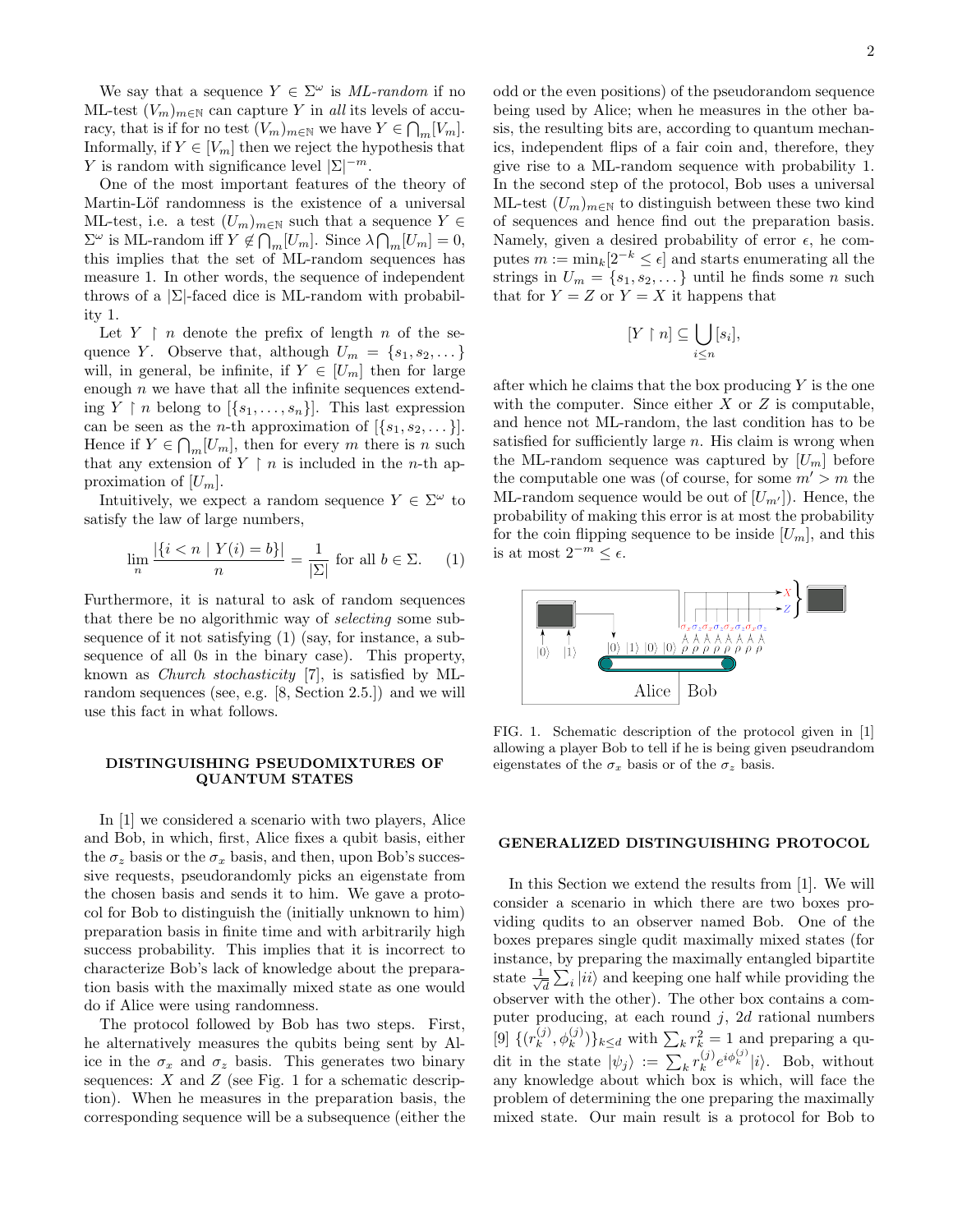win this game with arbitrarily high probability and independently of the program being run by the computer.

Before going to Bob's protocol, let us first note that if we fix a basis  $\beta$  and only allow the computer to pick eigenstates from such basis, a slight modification of the protocol from [1] allows Bob to distinguish between the boxes. Namely, if instead of alternating between measuring  $\sigma_x$  and measuring  $\sigma_z$  as in [1], Bob measures the outputs of both boxes in the  $\beta$  basis, the d-ary sequence associated with the box which has the computer will be computable and the other, according to quantum mechanics, independent tosses of a fair coin and so Martin-Löf random. Hence, our previous result applies. The situation we want to consider in this work is when there is no fixed preparation basis.

Bob's protocol works as follows. In each round, he will perform an *informationally complete* Positive Operator Valued Measure (POVM)  ${E_i}_{i \le N_d}$  over the qudits coming out of each of the boxes satisfying

$$
\operatorname{Tr}(E_i \frac{\mathbb{I}}{d}) = \frac{1}{N_d} \text{ for all } E_i.
$$
 (2)

It is easy to see that such POVMs exist in every dimension  $d$  (see Appendix 1). This will give rise to two  $N_d$ -ary sequences  $B_1$  and  $B_2$  formed by the results of the measurements over the qudits coming from boxes 1 and 2. Note at this point that although Bob measures finitely many times, the sequences are infinite in the sense that he can keep requesting qudits from both boxes and making as many measurements as he needs. As we will see now, sequences  $B_1$  and  $B_2$  have a distinctive feature that will allow Bob to distinguish which is the maximally mixed state and which is the one being produced by a computer.

Let  $r \in \{1,2\}$  be the box preparing the maximally mixed state and  $c = 3 - r$  be the box with the computer inside. It follows from (2) that, with probability 1, the sequence  $B_r$  will be Martin-Löf random. On the other hand, with probability 1, sequence  $B_c$  will not be Martin-Löf random. This is not straightforward, and we prove it next.

First, notice that from the fact that the POVM  ${E<sub>i</sub>}<sub>i≤N<sub>d</sub></sub>$  satisfies (2) and it is informationally complete, it follows that

**Observation 1.** Let  $|\psi_i\rangle$  be the pure state produced by box c at round j. There is, at least, one  $E_i$  such that  $\text{Tr}(E_i|\psi_j\rangle\langle\psi_j|) > 1/N_d.$ 

This, together with the following lemma, will allow us to show that any computable preparation made by Alice is distinguishable from the correctly prepared maximally mixed state.

**Lemma 1.** With probability 1, sequence  $B_c$  is not MLrandom.

Proof. Following Observation 1, without loss of generality, we assume that  $E_k$  is such that

$$
\text{Tr}(E_k|\psi_n\rangle\langle\psi_n|) > 1/N_d \text{ for infinitely many } n. \tag{3}
$$

This means that there is an algorithmic way to identify a subsequence of  $B<sub>c</sub>$  not satisfying the law of large numbers (with probability 1). Namely, let  $h : \mathbb{N} \to \mathbb{N}$  be defined as

$$
h(0) := 0
$$
  

$$
h(n+1) := \min_{m} \left[ \left[ \text{Tr}(E_k | \psi_m \rangle \langle \psi_m |) > \frac{1}{N_d} \right] \wedge [m > h(n)] \right]
$$

By assumption (3),  $h(n)$  is defined for all n. Next, by definition of  $h$ , with probability 1 the sequence

$$
Y = B_c(h(0))B_c(h(1))B_c(h(2))\cdots \in \{1,\ldots,N_d\}^{\omega},
$$

which is a subsequence of  $B_c$ , does not satisfy the law of large numbers (1). Hence, noting that  $|\psi_m\rangle$  is computable from  $m$  (e.g. with Alice's program) and so  $h$ is a computable function, we have that, with probability 1,  $B_c$  is not Church stochastic and so it is also not ML-random.  $\Box$ 

We have proven that  $B_c$  is not ML-random but  $B_r$ is. Now the argument carries on as in [1]. Namely, given a desired probability of error  $\epsilon$ , Bob computes  $m := \min_k[2^{-k} \leq \epsilon]$  and starts enumerating all the strings in  $U_m = \{s_1, s_2, \dots\}$  until he finds some n such that  $[B_i \restriction n] \subseteq \bigcup_{i \leq n} [s_i]$  for some  $i \in \{1,2\}$  and claims that box  $i$  is the one with the computer. Since, with probability 1, either  $B_1$  or  $B_2$  is not Martin-Löf random, the last condition has to be satisfied for sufficiently large  $n$  with probability 1. His claim is incorrect when the sequence ML-random was captured by  $[U_m]$  which happens with probability  $2^{-m} \leq \epsilon$ .

#### EXPERIMENTAL TEST

In this section we present a proof-of-concept realisation of the distinguishing protocol presented in [1] and resumed above. In the next lines we describe the additions/modifications made to the theoretical scenario, arising from experimental considerations.

First, to account for experimental imperfections, we will work under the assumption of a noise model consisting of a flip probability  $f$  in the observed symbols. That is, we consider the situation in which those results obtained when measuring the qubit states in the actual basis used by Alice are correct with probability  $1-f$  (this simple noise has no effect on the results of measurements performed in the wrong basis).

This is a natural noise model in which random bit flips are applied to the measured sequences, resulting for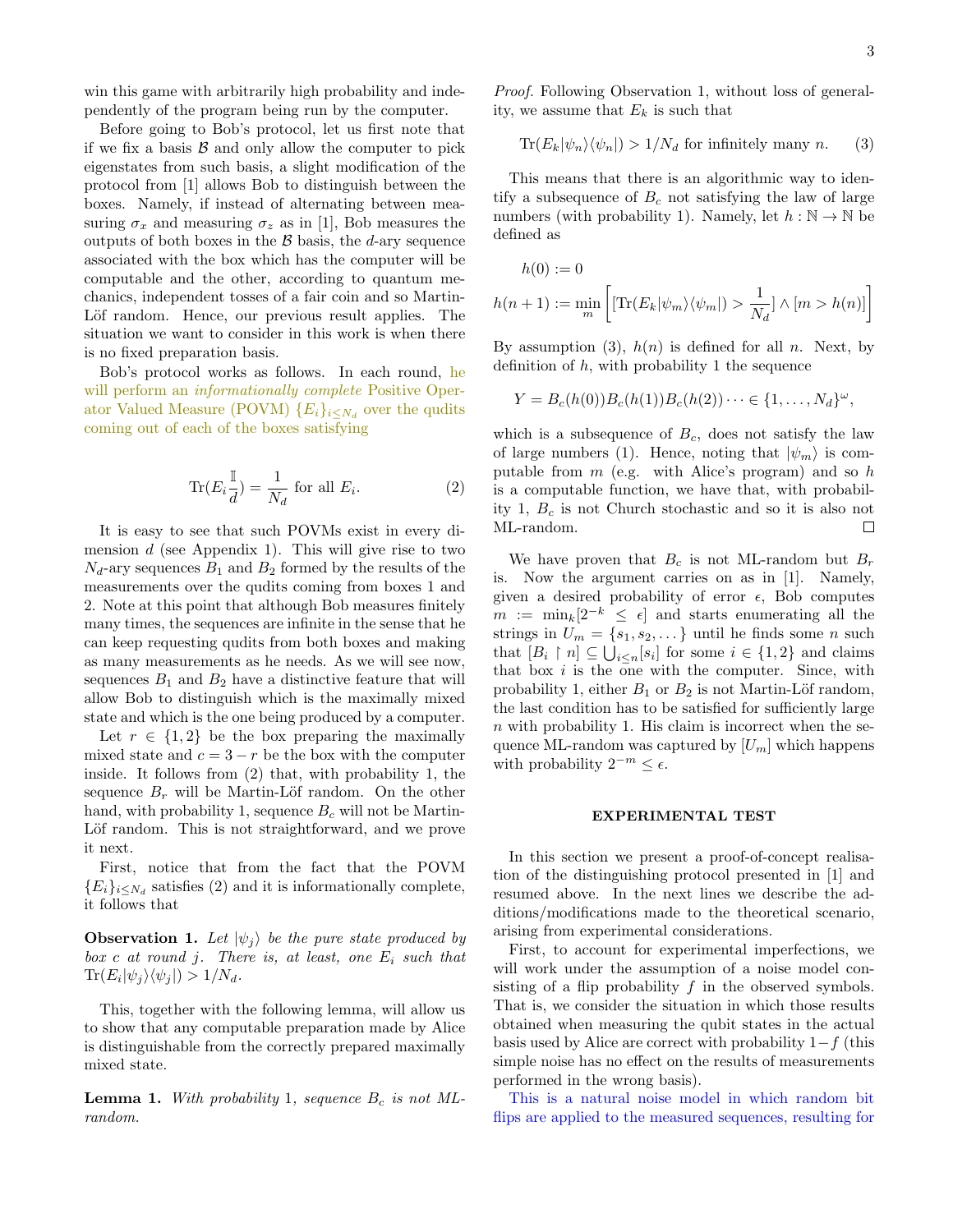instance from imperfect preparations or measurements. Noisy channels like the depolarizing channel and the bitphase-flip channel can produce such effect on the set of states used for this protocol.

For the sake of concreteness, we describe next an explicit algorithm for Bob to distinguish which of sequences of measurement outputs  $X$  and  $Z$  is the one corresponding to measuring in the preparation basis (see Fig. 1). This algorithm, although less resistant to noise than the general protocol using ML-tests given in [1], is robust enough for the noise model we are considering.

Bob will dovetail between program number and the maximum time steps required for the simulation of this program on a (fixed) universal Turing machine V (that is, he will simulate program 1 for 1 time step, then programs 1 and 2 for 2 time steps and so on). This is a common technique in computability theory to avoid non-halting programs (see e.g. [10]). For each program p of length  $|p|$ he will compute the Hamming distance (i.e. the number of different bits) between its output at time  $t$  and the first  $k|p|$  bits of the sequences X and Z (notated X |  $k|p|$  and  $Z \restriction k|p|$  respectively). The parameter  $k \in \mathbb{N}$ will depend on the probability of success we are looking for. Whenever he finds a match for the first  $k|p|$  bits, he halts and claims that the corresponding sequence is the computable one. Letting  $q \in \mathbb{Q}$  be the fraction of bit flips in the prefixes, the pseudocode is Algorithm 1 below, where  $d_H$  denotes Hamming distance.

Algorithm 1 The noise tolerant distinguishing protocol **Input:**  $q \in \mathbb{Q}$ ,  $k \in \mathbb{N}$  and  $X, Z \in \{0, 1\}^{\omega}$ , one of them being computable

**Output:** 'X' or 'Z' as the candidate for being computable; wrong answer with probability bounded by  $O(2^{-k})$ for  $t = 0, 1, 2...$  do for  $p = 0, \ldots, t$  do if  $d_H(\mathbf{V}_t(p), X \restriction k|p|) < qk|p|$  then output  $'X'$  and halt if  $d_H(\mathbf{V}_t(p), Z \restriction k|p|) < qk|p|$  then output  $Z'$  and halt

In the appendix we show that the probability of error, i.e. the probability of Bob making a wrong claim about which of the two sequences  $X$  and  $Z$  is a subsequence (with its bits flipped with probability  $q$ ) of Alice's sequence, is

$$
P_{\text{err}} < \frac{2^{1+qk-k} \left(\frac{e}{q}\right)^{qk}}{1 - 2^{1+qk-k} \left(\frac{e}{q}\right)^{qk}}.\tag{4}
$$

and, it can be shown numerically that for  $q \lesssim 0.21$  it goes to zero exponentially with  $k$ . This distinguishing protocol appeared in a first version [11] of the results published in [1].

Notice that Algorithm 1 –as it was the case with the protocol using a universal ML-test– is independent of

Alice's algorithm. This independence, however, comes at the expense of unfeasibility, because it is achieved through a search over the whole space of all Turing machines. Hence, the second implentation decision we make is to restrict the possible algorithms used by Alice to the rand() function of Matlab using the Mersenne Twister default generator algorithm [12]} with initial seeds of a fixed maximum length  $\ell_{max}$ . In spite of being a simplified scenario, this still represents a quite usual experimental situation. Finally, some minor changes to Algorithm 1 were required due to the non-deterministic nature of the emission and detection of *Poissonian* single photon states used as physical implementation for qubits. The adapted protocol can be specifically stated as follows:

- Alice and Bob set the value of two parameters from the protocol:  $\ell_{max}$  which determines the maximum length of the  $rand()$  function seed to be used and  $k$ which bounds to  $N = k \times \ell_{max}$ , the number of qubits to be transmitted on any run of the experiment.
- Alice pseudo-randomly chooses one integer between 0 and  $2^{\ell_{max}}$ -1 which is used as the initial value, or seed for the  $rand()$  function. The output of  $rand()$ is binarized using the round() function resulting on a string of N pseudo-random bits.
- Alice chooses randomly (with fair coin randomness as explained below) the basis in which she will encode and send the string.
- $\bullet$  Alice sends the  $N$  qubits to Bob. She encodes the binary string information in the photon polarization degree of freedom of a faint pulsed light beam.
- Bob measures the  $\frac{N}{2}$  even and  $\frac{N}{2}$  odd elements, each in one of the mutual unbiased bases.
- Bob, after measurement, computes the Hamming distance (for even and odd bits) between experimental data and the output of  $rand()$  function with the different seeds. When the minimum Hamming distance condition is fulfilled Bob ends the search.
- Finally Bob compares the state preparation ( $\sigma_x$  or  $\sigma_z$  mixtures) predicted by him with the mixture that was actually prepared by Alice to estimate the error probability  $(P_{\text{err}})$  of the prediction.

A complete experiment consists in several repetitions of the protocol sketched above. Every execution is divided in two parts; the transmission of qubits from Alice to Bob, followed by a search routine, where Bob compares both bit strings with the strings generated by the rand() function over all seeds of length bounded by  $\ell_{max}$ as it is stated in the theoretical protocol. When Bob finds a string that resembles the experimental series up to a certain  $d_H$  value, the search ends. The result is compared with the actual basis used by Alice and the wrong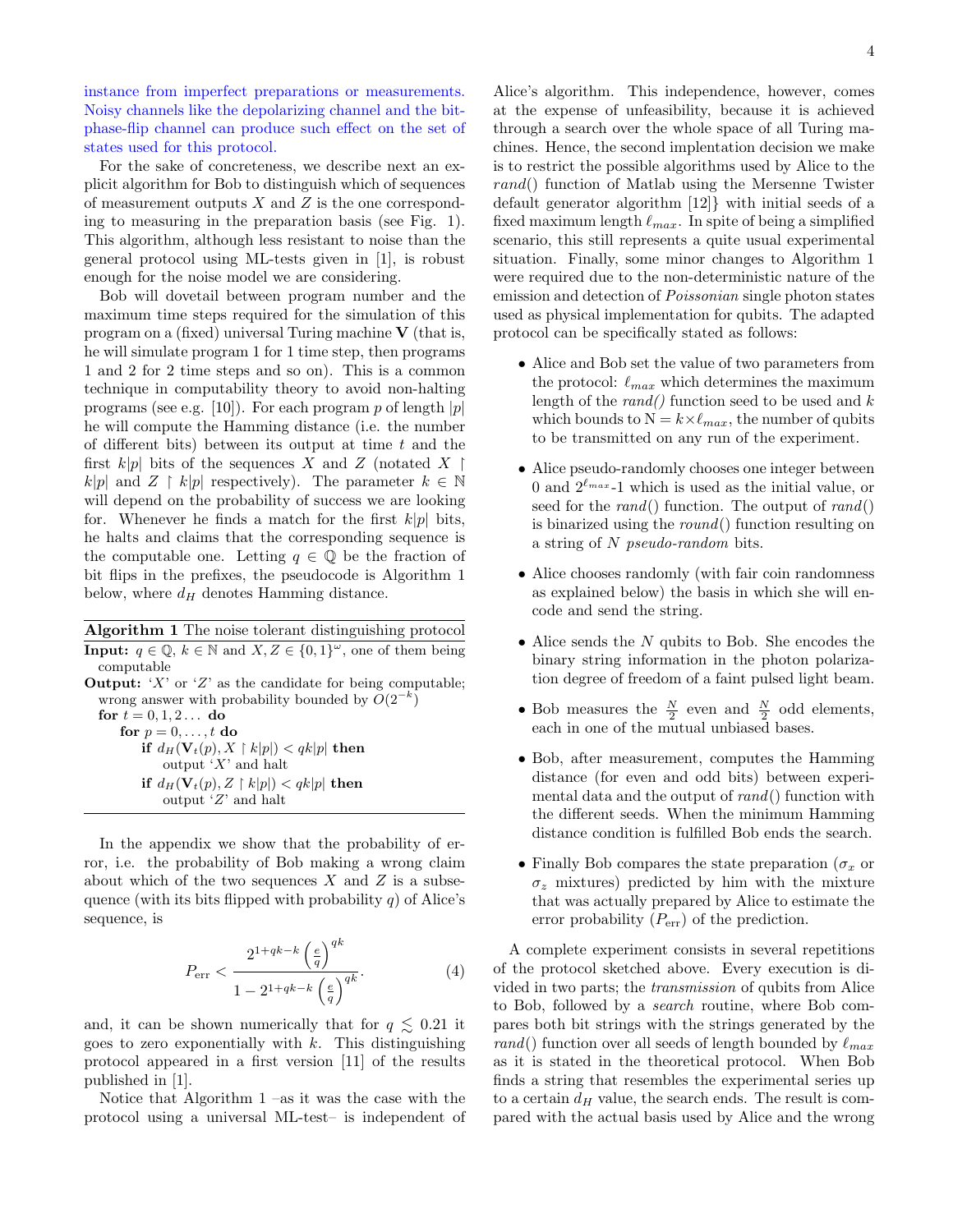guesses are registered as errors. After this they repeat the procedure with a new seed pseudo-randomly picked, and a new random emission basis choice. The bound for  $d_H$  allows us to control the tolerance of the experiment against the Quantum Bit Error Rate (QBER).

One thing to be noticed is that Bob may not find a series that fulfills the desired Hamming distance condition. This is a situation that is not present in the theoretical protocol. In this way every time that Bob doesn't find a match we compute the experiment as inconclusive and it is discarded. To overcome this issue, the parameters of the protocol (such as maximum  $d_H$  allowed) were set to guarantee that the probability of error occurrence was always greater than the probability of not finding any bit string fulfilling the condition. Under such assumptions, and using reasonable tolerances, we find that the ratio of inconclusive experiments to total number of errors was negligible.

The experiment involved 3100 repetitions of the transmission and search protocols. The total number of qubits transmitted on each repetition was fixed, and set by  $k_{max} \times \ell_{max}$  (in this implementation  $\ell_{max} = 10$ ). The parameter  $k$  determines the theoretical error probability for a given tolerance  $(q)$  and was set to take values between 1 and 16. This bounds the maximum number of compared bits on each Hamming distance calculation to  $N = 320 \; (\ell_{max} \times k_{max}$  bits for even and odd bits); that is the number of qubits that Alice sends to Bob on each run.

After the qubit transmission is finished, Bob begins the search procedure building a list of programs with the restricted family of seeds in the following way:

- the seeds 0 and 1 are assigned to the 1-bit programs 0 and 1 respectively.
- the seeds 0, 1, 2 and 3 are assigned to the 2-bit programs 00, 01, 10 and 11 respectively.
- $\bullet$   $(\ldots)$
- the seeds  $0, 1, \ldots, 2^{\ell_{max}}$  are assigned to the  $\ell$ -bit programs  $000 \ldots 0, \ldots, 111 \ldots 1$  respectively.

Note that the resulting list has  $2^{\ell_{max}+1} - 2$  elements. Some programs appear repeated (e.g. the rows with bold letter in the table I correspond to the seed 0 that appears 10 times in a list with  $\ell_{max} = 10$ , with different associated lengths. This particular condition is required by the noise tolerant version of the protocol, as it depends on a known fact on computable sequences: every computable sequence can be generated by infinitely many different programs.

Bob compares the first measured bit string with each row on the list, and stops the search when either the even or odd bits of the compared strings fulfil the Hamming Distance criterion. Finally he compares the basis for the

| program $#$             | seed (bits) $ pr.$ length |                | bit string |
|-------------------------|---------------------------|----------------|------------|
|                         |                           |                | 00111011   |
|                         |                           |                | 10000100   |
| 2                       | 00                        | $\bf{2}$       | 00111011   |
| 3                       | 01                        | $\overline{2}$ | 10000100   |
| 4                       | 10                        | 2              | 10000100   |
| 5                       | 11                        | 2              | 01101000   |
| 6                       | 000                       | 3              | 00111011   |
| $(\,\ldots\,)$          | ()                        | ()             | ()         |
| $2\ell_{max}+1$<br>$-1$ |                           | $\ell_{max}$   | 10001111   |

TABLE I. Search list used by Bob to compare the experimental data with the pseudorandom strings generated by the rand() function with different seeds

mixed state preparation predicted by this protocol with the one that Alice actually used, for the error probability estimation.

#### Experimental setup

The above protocol was tested on a photonic setup, based on a modified BB84 Quantum Key Distribution (QKD) implementation [13] which consists of an emission stage that is able to send binary states coded in two different unbiased bases of the photon polarization, which are called computational basis and diagonal basis, and a reception stage for the quantum channel. Additionally, a classical communication channel is added for synchronization, transmission and data validation.

The four polarization qubits are obtained using attenuated coherent pulses generated with four infrared LEDs, controlled by a fast pulsed driver (optical pulse duration 25ns FWHM). Faint coherent pulses can be used as probabilistic single photon sources: on each pulse the photon number distribution is Poissonian. Unlike the theoretical protocol, where each qubit is sent and received deterministically, here the transmission of a qubit is probabilistic. As opposed to QKD, in this demonstration the fact that most of the emitted pulses have zero photons requires Alice to send each state several times until Bob makes a successful detection.

Polarization states are obtained by combining all the outputs from the LEDs in a single optical path using polarization beam splitters (PBS), a half waveplate retarder and a beamsplitter (BS). A bandpass filter centered at 810 nm narrows the photons bandwidth down to 10 nm FWHM. A TTL clock pulse is sent to Bob every time a pulse is emitted in order to synchronize the optical pulses with the gated detection scheme.

At Bob's side the detection basis is passively and randomly selected with a BS. Each detection basis consists in a PBS with both outputs coupled into multimode fibers. An additional half-waveplate before one of the PBS al-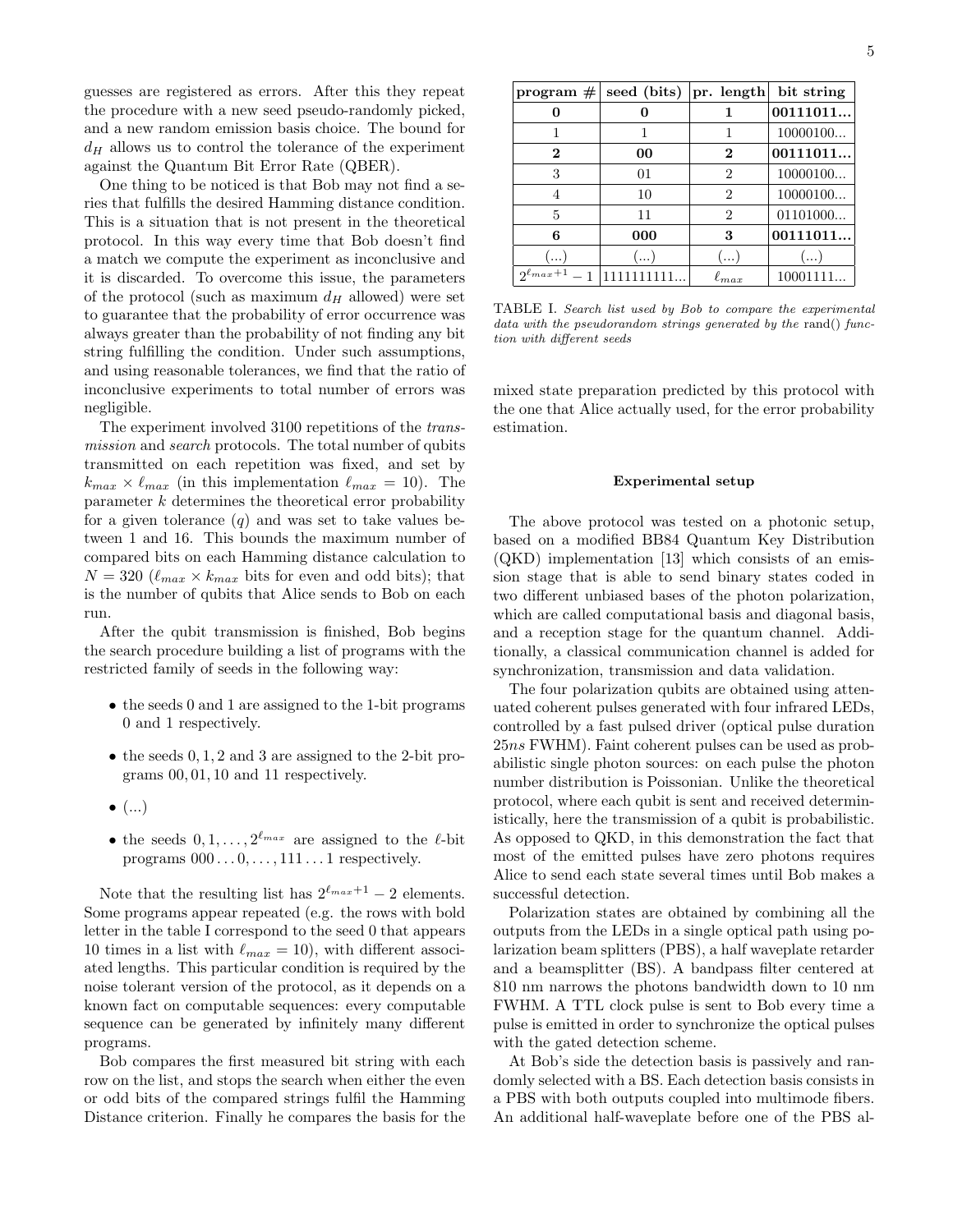

FIG. 2. Complete setup for implementing the transmission and search protocol: Qubits encoded in polarized faint pulses are produced by infrared LEDs. Light is coupled into and de-coupled from multimode fibers to obtain uniform beams for the four sources. The polarization state preparation is achieved by passing through a PBS (for H and V states) and an extra halfwave-plate for the D and A paths. A non-polarizing Beam Splitter cube couple the optical paths into an only exit light path. At the receiver's side a BS passively and randomly selects the detection basis for each incoming pulse. The outputs are coupled into multimode optical fibers, where different delays are imposed to make a polarization to time-bin transformation into a common output fiber. Finally a photon counter module and a temporal mask demultiplexer are used for detection.

lows for detection in the diagonal basis. We implement a polarization to time-bin transformation by adding different delays to each channel. This allows us to utilize a fiber multiplexing scheme with only one single photon detector (figure 2). Temporal masks generated using the clock pulse emitted by Alice act as demultiplexer and detection gating.

Programmable Arduino Mega 2560 boards are used to carry out the synchronization, communication and data processing tasks, for which specific interfacing peripherals were developed. A desktop personal computer generates the binary strings of pseudorandom bits using the Matlab function  $rand()$ , and stores the bit strings. Finally a Quantum Random Number Generator (QRNG) based on which-path detections of single photons exiting a beam splitter is used for the realization of a random selection of the emission basis on each repetition of the experiment.

Alice sends each bit of the string repeatedly at a frequency of 170 kHz until she receives an interruption signal, indicating that the qubit was correctly detected by Bob. Due to the probabilistic nature of the qubit transmission process each state may be sent several times before Bob makes a successful detection. In particular, given that the photon number distribution per pulse is Poissonian (with a mean photon value at the detector of 0.1), on average one every ten pulses is detected. Furthermore, the detection base is randomly selected so 50% of the detected photons are discarded by base mismatch. This results in an overall qubit transmission rate of  $\frac{1}{20}$ 

per emitted pulse.

For this reason, every sent bit is registered by Bob (in the corresponding basis, either in the correct state or with an error), and as a side effect, we do not need to take losses into account in the noise model. This characteristic of the experimental protocol allows a simpler post-processing of the data while not having any essential implication in the distinguishability between the resulting bit strings

#### Complete Results and Simulations

Herein we analyze the experimental results. We compare the performance of Bob at guessing the emission basis, with the error probability  $P_{\text{err}}$  obtained in [11], and we also present additional data analysis aiming to explain the behavior of the error rate obtained.

As a result of each run, Bob gets two 160-bit length strings.  $M_e$  are the outcomes of even qubits, measured in the computational basis and  $M<sub>o</sub>$  are the outcomes of odd qubits, measured in the diagonal basis. These two strings correspond to Z and X introduced in Algorithm 1. Bob compares these strings with the pair of strings from the program list  $p_e$  and  $p_o$ , where the p stands for the number of program evaluated. Note that when evaluating a program of length  $\ell$  just the first  $k \times \ell$  bits of the transmitted string are taken into account to compute  $d_H$ . The whole 160 bit string is only used in the Hamming distance measure of programs with  $\ell_{max} = 10$ .

We calculate the Hamming distance between the strings,  $d_H(p_e, M_e \restriction k\ell)$  and  $d_H(p_o, M_e \restriction k\ell)$ , and the search finishes when one of them fulfils the tolerance criteria:  $d_H(p_i, M_i \restriction k\ell) \leq \lfloor q \times k \times \ell \rfloor$  from the noise tolerant protocol. In this experiment the tolerance parameter is set to  $q = 0.15$ . The result of the search for each run is registered for a further estimation of the error rate  $R_{\text{err}}(k,q).$ 

The probability of error in Bob's guess of the emission basis can be estimated for different values of the parameter  $k$ . Figure 3 shows the wrong claim probability (error rate) obtained from the experimental data and from a computational simulation of the experiment, together with the theoretical bounds for the distinguishing – noiseless and noise tolerant – protocols.

The error rate as a function of  $k$  remains always below the noise-tolerant limit and also above the noiseless theoretical bound (excluding the scenarios with values  $k = 1$  and  $k = 2$ . The error shows some unexpected increments for  $k = 7$  and  $k = 14$ . This behavior arises due to the discrete nature of the number of errors allowed on each string comparison, and it is explained below.

Figure 4 shows the total error rate and the contribution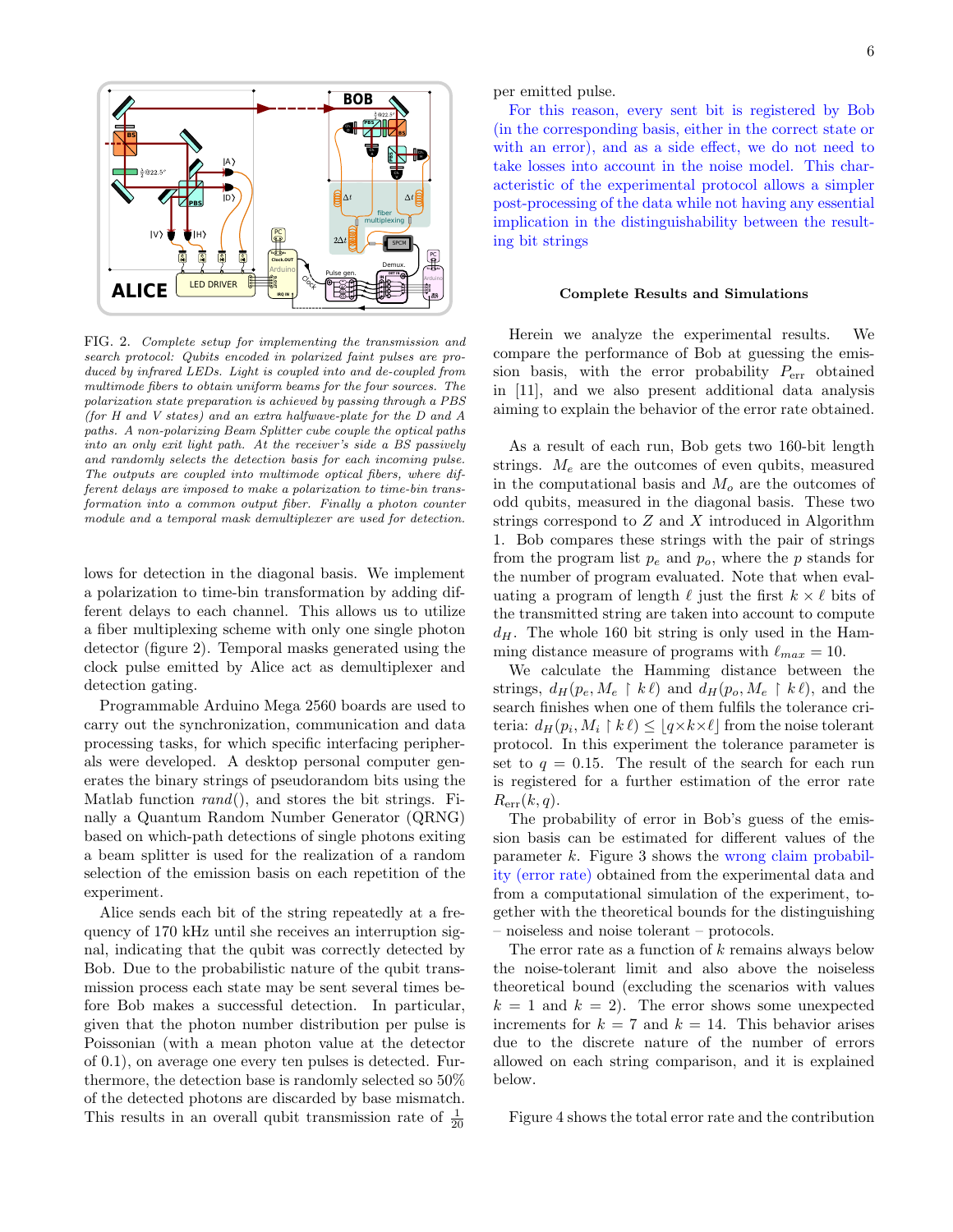

FIG. 3. The plot shows the experimentally estimated error rate (the error that Bob does make a wrong claim) obtained with the noise tolerant protocol (circles over red lines), compared with the theoretical bounds for: the noiseless (lower blue line) and noise tolerant (upper green line) algorithms. The cyan line with squares is the computational simulation of the experimental data taking into account the average QBER.

to this quantity arising from programs of length 1. It is evident that errors occur mostly in the minimum length programs. In particular for  $k > 10$  all the guessing errors come from these programs (which are the first to be evaluated in the search procedure). This fact simplifies the description of the error occurrence just in terms of the probability of error occurrence while evaluating length 1 programs.

The tolerance  $q$  determines the maximum number of errors allowed:  $N_{\text{err}} = |q \times k \times \ell|$ . This quantity divided by the program length gives the effective tolerance:  $q_{\text{eff}} = \frac{\lfloor q \times k \times \ell \rfloor}{\ell}$  $\frac{k \times k}{\ell}$ . As almost all the errors arises from minimum length programs, the  $R_{\text{err}}$  increments can be explained looking at  $q_{\text{eff}}$  from  $\ell = 1$ . As can be seen in figure 4, for k below 6 the effective tolerance is 0 ( $N_{\rm err} = 0$ ). That is why the error rate follows the ideal theoretical curve for these values (figure 3). The increments on the error at  $k = 7$  and  $k = 14$  are correlated with increments in the  $q_{\text{eff}}$  (this will happen for every k where the number of maximum bit flips allowed  $N_{\text{err}}$  is increased by 1 for  $\ell = 1$  programs).

Finally, as a validation of the results, we simulated the same experiment with different sizes of the set of programs used for fixed values of  $k = 14$  and  $q = 0.15$ (recall that for this experiment the program list was restricted to  $2^{10}$  different elements). Figure 5 shows the simulated error rate for values of the maximum length program  $\ell_{max}$  from 1 to 11 over  $5 \times 10^4$  repetitions. The error rate stabilizes as  $\ell_{max}$  grows. This shows that our results are representative of the values that would be obtained if an experiment with larger  $\ell_{max}$  was performed. In this regard, a similar experiment was implemented afterwards, utilizing a larger set of seeds for the  $rand()$ 



FIG. 4. The green curve (squares) shows the total wrong claim probability (error rate) and the contribution to this quantity coming from the programs of length 1 (blue dots), together with the effective tolerance  $q_{\text{eff}}$  (dark red triangles) for each value of k over the 3100 experiment repetitions. The tolerance value q was set to 0.15. Almost every error comes from  $\ell = 1$  programs and the probability of error occurrences coming from programs with  $\ell > 1$ vanishes as k increases. The sudden increases of  $q_{\text{eff}}$  in  $k = 7$  and  $k = 14$  appear due to the discrete nature of the maximum number of errors allowed on a accepted bit string (maximum Hamming distance). Also for each value of k where the effective tolerance probability for  $\ell = 1$  increases, the error probability also increases. The vertical dashed lines delimit the regions where the maximum number of bit flips  $N_{\text{err}}$  allowed (for  $\ell = 1$ ) is constant.



FIG. 5. The plotted data corresponds to the wrong claim probability obtained by doing simulations of the experiment with an increasing set of programs (from  $2^1$  to  $2^{11}$  programs). For each value of  $\ell_{max}$  we run a simulation of the experiment with  $5 \times 10^4$ repetitions. The Perr value stabilizes as the number of programs grows.

function: The complete protocol was implemented with  $\ell_{max} = 16$  (65536 different seeds) over 3200 repetitions of the experiment with  $q = 0.15$  and k taking values from 1 to 16 showing the same behavior of the basis guess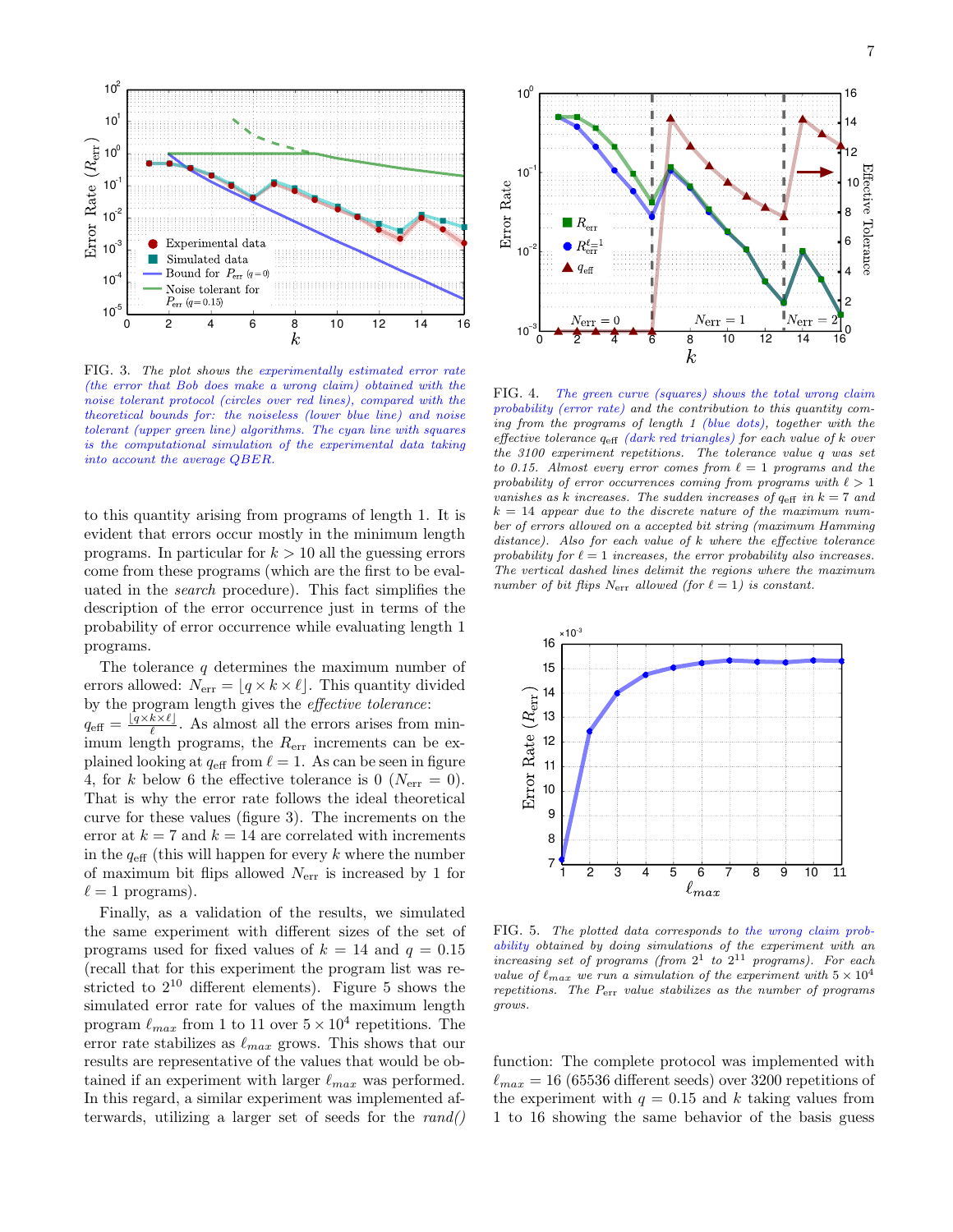success rate.

#### DISCUSSION

In this article we extended results from [1] in two ways. First, we proved that any attempt to mix pure states into the maximally mixed state, when performed by a computer (or any system equivalent in terms of computability power), can be distinguished from the maximally mixed state prepared correctly (either the one obtained by looking at a part of a maximally entangled state or by using a truly random source). This broadens the scope of the previous results, in which only some computable mixtures were analyzed.

Second, we presented a proof-of-concept experiment showing that mixing two different sets of pure states that are supposed to yield the same mixed state, can be distinguished when mixed employing one of the most widely used general purpose pseudorandom number generators.

These two results should be seen as a call for attention when performing experiments and claiming to produce certain mixed states via computable mixings. Furthermore, as the experimental proof-of-concept we provide shows, this persistence of the "algorithmic signature" in states comprising the computable mixings can be readily seen in standard QKD setups, which should also be taken into account as a weakness when using those setups for QKD.

This work is supported by the Argentinian ANPCyT (PICT-2011-0365), the Laboratoire International Associée INFINIS, the ERC CoG QITBOX, the AXA Chair in Quantum Information Science, the Spanish MINECO (QIBEQI FIS2016-80773-P and Severo Ochoa SEV-2015- 0522), Generalitat de Catalunya (CERCA Programme) and Fundació Privada Cellex. The authors would also like to thank Laura Knoll and Christian Schmiegelow for fruitful discussions.

### Appendix 1: A POVM for the generalized distinguishing protocol

For completeness, in this section we describe an informationally complete POVM  ${E_i}_{i \le N_d}$  satisfying (2). We construct it from the following  $N_d := d(2d-1)$  projectors

$$
\Pi_m^{(a)} := |m\rangle\langle m|,
$$
  
\n
$$
\Pi_{n,m}^{(b\pm)} := \frac{1}{2} [ |m\rangle\langle m| \pm |m\rangle\langle n| \pm |n\rangle\langle m| + |m\rangle\langle m| ],
$$
  
\n
$$
\Pi_{n,m}^{(c\pm)} := \frac{1}{2} [ |m\rangle\langle m| \mp i| m\rangle\langle n| \pm i| n\rangle\langle m| + |m\rangle\langle m| ],
$$

for all  $m < n \leq d$ . It is easy to see that:

1. 
$$
\text{Tr}(\Pi_m^{(a)} \frac{\mathbb{I}}{d}) = \text{Tr}(\Pi_{n,m}^{(b\pm)} \frac{\mathbb{I}}{d}) = \text{Tr}(\Pi_{n,m}^{(c\pm)} \frac{\mathbb{I}}{d}) = \frac{1}{d}
$$
 and

2. For every density matrix  $\rho$  over  $\mathbb{C}^d$ ,

$$
\rho_{m,m} = \text{Tr}(\Pi_{m,n}^{(a)} \rho), \n\rho_{m,n} = \frac{1}{2} \left[ \text{Tr}(\Pi_{m,n}^{(b+)} \rho) - \text{Tr}(\Pi_{m,n}^{(b-)} \rho) \right. \n+ i(\text{Tr}(\Pi_{m,n}^{(c-)} \rho) - \text{Tr}(\Pi_{m,n}^{(c+)} \rho) \right], \text{ for } m \neq n.
$$

Finally, since

$$
\sum_{n,m} [\Pi_{n,m}^{(a)} + \Pi_{n,m}^{(b\pm)} + \Pi_{n,m}^{(c\pm)}] = (2d - 1)\mathbb{I},
$$

by normalizing these projectors with  $1/(2d-1)$  we get the the effects  $E_i$  of a POVM with the desired characteristics.

## Appendix 2: Probability of success of Algorithm 1

We need to bound the number of sequences that have a Hamming distance smaller than  $qk\ell$  from a computable one. One possible bound is  $2^{\ell} \binom{\ell k}{|q\ell k|} 2^{\lfloor q\ell k \rfloor}$ , where the first exponential term counts the number of different programs of length  $\ell$ , the combinatorial number corresponds to the number of bits that can be flipped due to errors, and the last exponential term gives which of these bits are actually being flipped. This estimation may not be tight, as we may be counting the same sequence several times. However, using this estimation we derive a sensible upper bound for the final error probability, as we get

$$
P_{\rm err} < \sum_{\ell > 0} \frac{2^{\ell} 2^{\lfloor q\ell k \rfloor} \binom{\ell k}{\lfloor q\ell k \rfloor}}{2^{\ell k}} \tag{5}
$$

If we consider that  $q < 1/2$ , we can remove the integer part function and use the generalization of combinatorial numbers for real values. Then, by using that  $\binom{a}{b} \leq \left(\frac{ea}{b}\right)^b$ , we obtain

$$
P_{\rm err} < \sum_{\ell > 0} \left[ 2^{(1+qk-k)} \left( \frac{e}{q} \right)^{qk} \right]^\ell. \tag{6}
$$

This geometric sum can be easily computed yielding

$$
P_{\text{err}} < \frac{2^{1+qk-k} \left(\frac{e}{q}\right)^{qk}}{1 - 2^{1+qk-k} \left(\frac{e}{q}\right)^{qk}}.\tag{7}
$$

Now it can be numerically shown that for  $q \lesssim 0.21$  the probability of mis-recognition tends to zero exponentially with  $k$ .

Finally, for completeness, we show that (with probability 1) Algorithm 1 halts for all inputs satisfying the